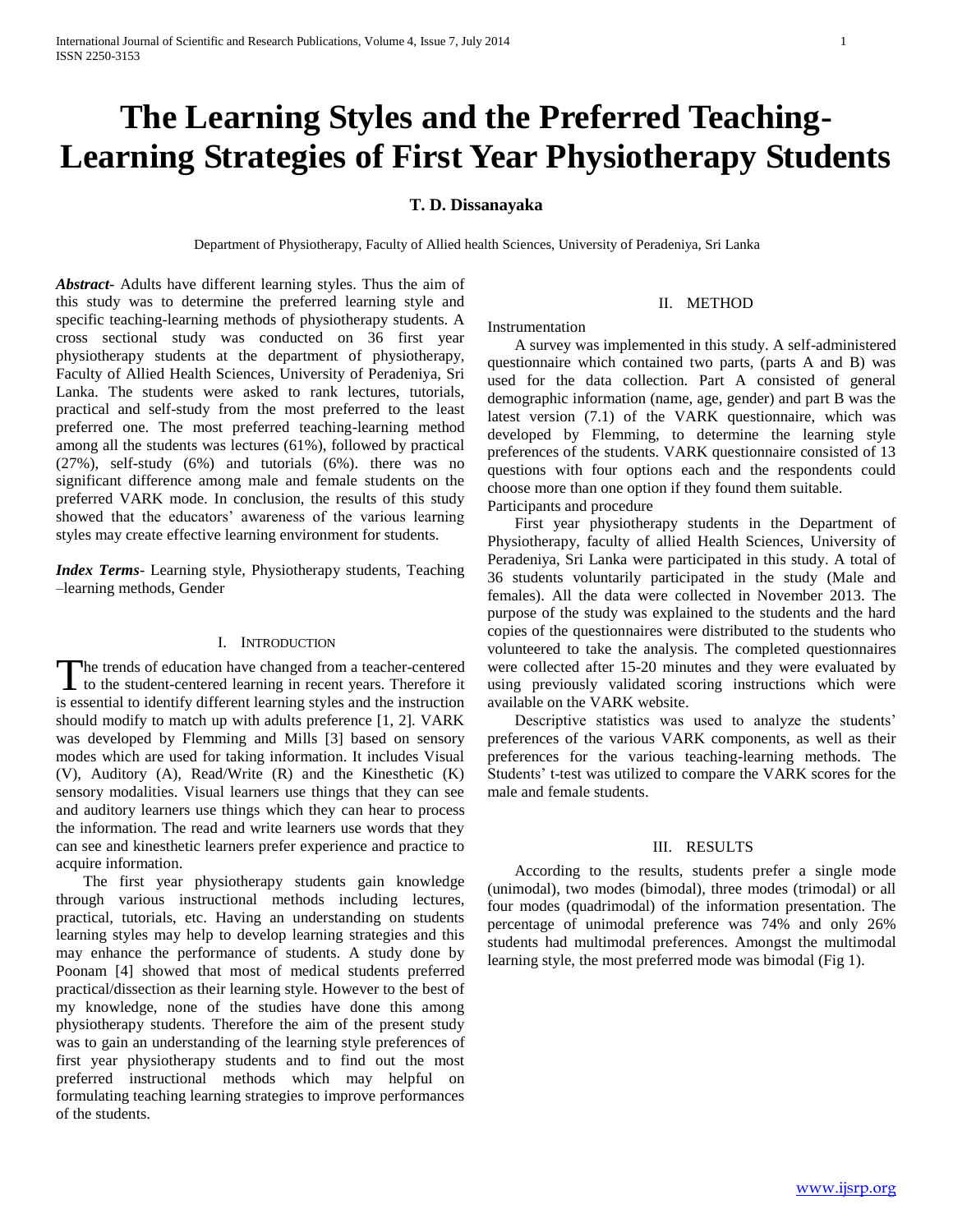International Journal of Scientific and Research Publications, Volume 4, Issue 7, July 2014 2 ISSN 2250-3153



# **Fig 1: Percentage of students with unimodal, bimodal, trimodal and quadrimodal preferences**

 Of the 26% of unimodal learning style, kinesthetic (8%) was the most preferred mode and the visual (5%) was the least preferred mode of information presentation.

 Various teaching-learning methods such as a. direct instruction methods (lectures and demonstrations), b. interactive instruction methods (tutorials), c. experimental learning methods (practical and dissections) and d. independent study methods (self-study) are used to impart and acquire knowledge of the basic sciences during first year of the physiotherapy curriculum. The most preferred teaching-learning method among all the students was lectures (61%), followed by practical (27%), selfstudy (6%) and tutorials (6%) (Fig 2). Even the female students preferred self-study and tutorial, male students preferred lectures and practical only as their teaching-learning method (Fig 3).



**Fig 2: Preferences about teaching learning methods among first year physiotherapy students**



# **Fig 3: Comparison of preference of teaching-learning methods among male and female students**

 Table 1 shows the comparison of the preferences for the four VARK modalities of the female and male students. It was observed that there was no significant difference among male and female students on the preferred VARK mode.

| Table 1: Comparison of VARK scores of male and female |  |  |  |  |  |  |
|-------------------------------------------------------|--|--|--|--|--|--|
| students                                              |  |  |  |  |  |  |

| VARK mode   | Male/Fem                  | Mean+ SD        | P     |
|-------------|---------------------------|-----------------|-------|
|             | ale student               |                 | value |
| Visual      | $3.12 \pm 1.92$<br>Female |                 | 0.48  |
|             | Male                      | $3.6 \pm 1.58$  |       |
| Auditory    | Female                    | $4.31 \pm 2.69$ | 0.74  |
|             | Male                      | $4.60 \pm 1.50$ |       |
| Read-Write  | Female                    | $3.73 \pm 1.56$ | 0.56  |
|             | Male                      | $4.10 \pm 2.07$ |       |
| Kinesthetic | Female                    | $5.15 \pm 1.57$ | 0.29  |
|             | Male                      | $5.80 \pm 1.81$ |       |

# IV. DISCUSSION

 In the field of education, understanding on students' different learning styles and their preferences on that styles are helpful to in developing academic curriculum. Thus the present study administered the VARK questionnaire to the first year physiotherapy students to determine their learning style preferences. A majority of the students (74%) preferred unimodal learning style which indicated that they preferred single mode of information presentation. The results of previous studies which were conducted among first year medical students from various other countries reported dissimilar results as their most preferred learning style is multimodal varied from 59-85% [5, 6–8]. Furthermore, in the unimodal learning style category, most preferred mode was the kinesthetic one, followed by the visual, auditory and the read-write ones. The findings of this study were dissimilar to the results of the studies conducted by Baykan and Nacar [9], Poonam [4], Lujan and DiCarlo [10] and Nuzhat et al., [5] among medical students. The variations in the learning preferences of physiotherapy students could be due to the differences in the teaching methodologies.